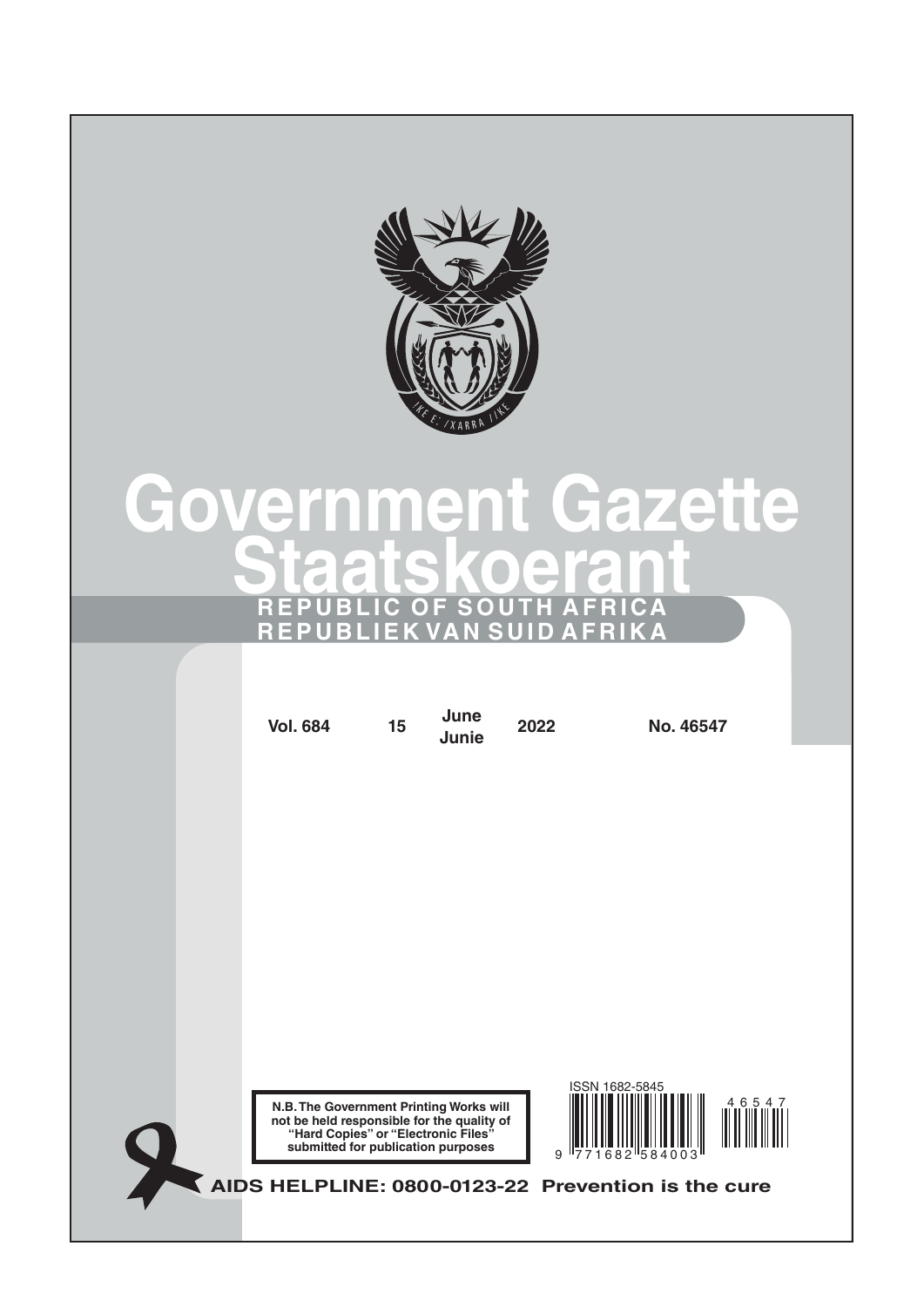## **IMPORTANT NOTICE:**

THE GOVERNMENT PRINTING WORKS WILL NOT BE HELD RESPONSIBLE FOR ANY ERRORS THAT MIGHT OCCUR DUE TO THE SUBMISSION OF INCOMPLETE / INCORRECT / ILLEGIBLE COPY.

NO FUTURE QUERIES WILL BE HANDLED IN CONNECTION WITH THE ABOVE.

| <b>Contents</b>                                                                |                |             |
|--------------------------------------------------------------------------------|----------------|-------------|
| No.                                                                            | Gazette<br>No. | Page<br>No. |
| <b>GOVERNMENT NOTICES • GOEWERMENTSKENNISGEWINGS</b>                           |                |             |
| South African Qualifications Authority / Suid-Afrikaanse Kwalifikasie-owerheid |                |             |
| 1087                                                                           | 46547          |             |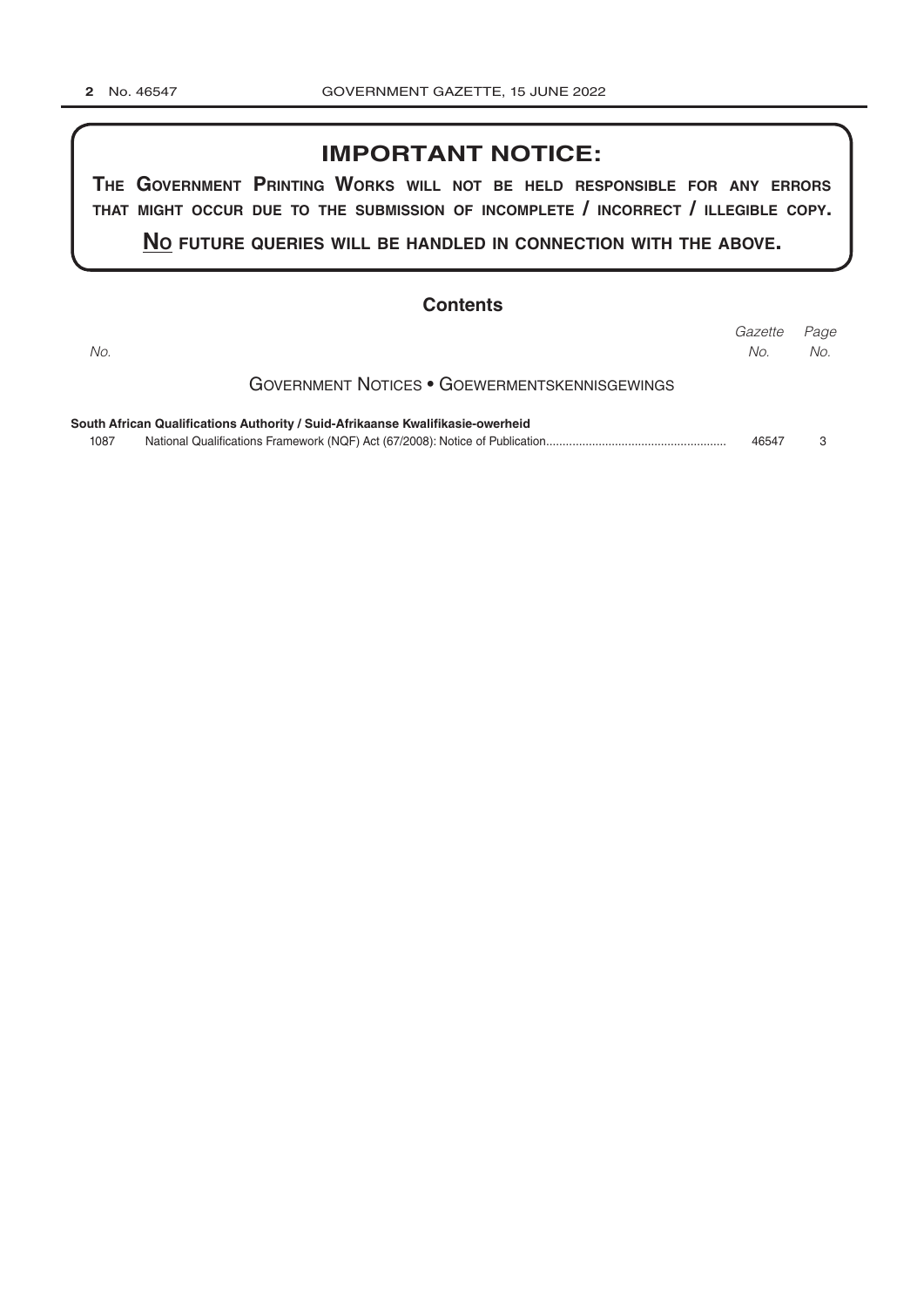# **GOVERNMENT NOTICES • GOEWERMENTSKENNISGEWINGS**

#### SOUTH AFRICAN QUALIFICATIONS AUTHORITY

**NO. 1087** 

**15 June 2022** 



### SOUTH AFRICAN QUALIFICATIONS AUTHORITY (SAQA)

#### **NOTICE OF PUBLICATION**

- 1. I, Julie Reddy, Chief Executive Officer of the South African Qualifications Authority (SAQA), in terms of the National Qualifications Framework (NQF) Act, Act 67 of 2008 as per the decision (SAQA 08136/22) of the SAQA Board, publish the:
	- a. Policy and Criteria for the Registration of Qualifications and Part-qualifications on the National Qualifications Framework (As amended, 2022).
- 2. The Policy and Criteria for the Registration of Qualifications and Part-qualifications on the National Qualifications Framework (As amended, 2022) is:
	- a. Effective from the date of publication; and
	- b. Available on the SAQA website: www.saga.co.za under Document.

DR JULIE REDDY **CHIEF EXECUTIVE OFFICER**